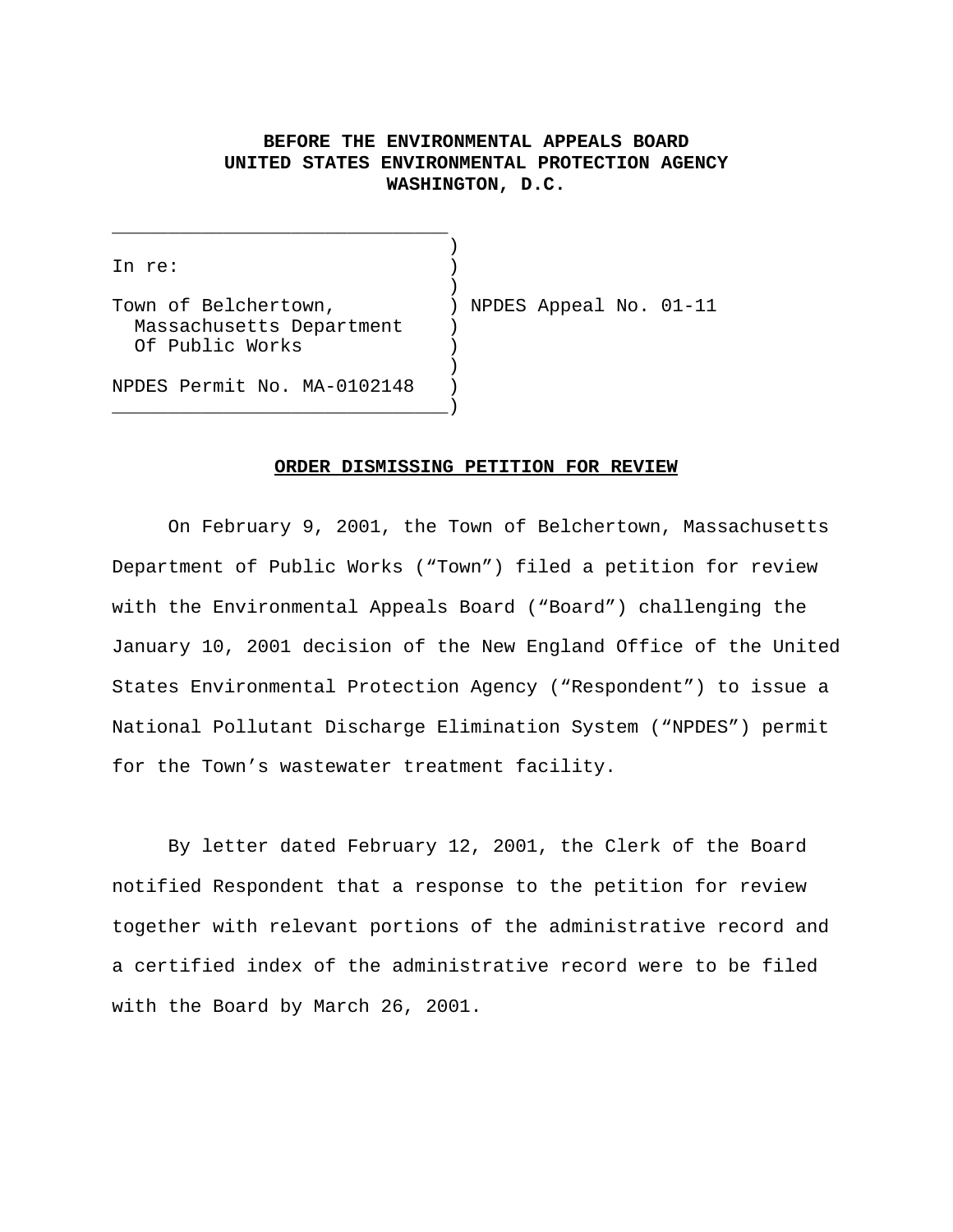On March 22, 2001, Respondent filed a letter with the Board notifying the Board that Respondent had withdrawn the entire NPDES Permit No. MA0102148 as of March 15, 2001. $^1$  Respondent further notified the Board that "the Town's July 7, 1997 permit will continue in effect until final agency action on a new permit is complete." Respondent's letter at 2.

Upon consideration of Respondent's notification that the entire NPDES permit has been withdrawn, and that the Town's July 7, 1997 NPDES permit remains in effect until further action by Respondent, the petition for review is dismissed as moot.

So ordered.

Dated: 03/27/01 ENVIRONMENTAL APPEALS BOARD

 $By:$   $/s/$  Ronald L. McCallum Environmental Appeals Judge

2

<sup>&</sup>lt;sup>1</sup>Under 40 C.F.R. § 124.19(d), Respondent is authorized to withdraw the challenged permit and prepare a new permit under 40 C.F.R. § 124.6, prior to the Board rendering a decision under 40 C.F.R. § 124.19(c).